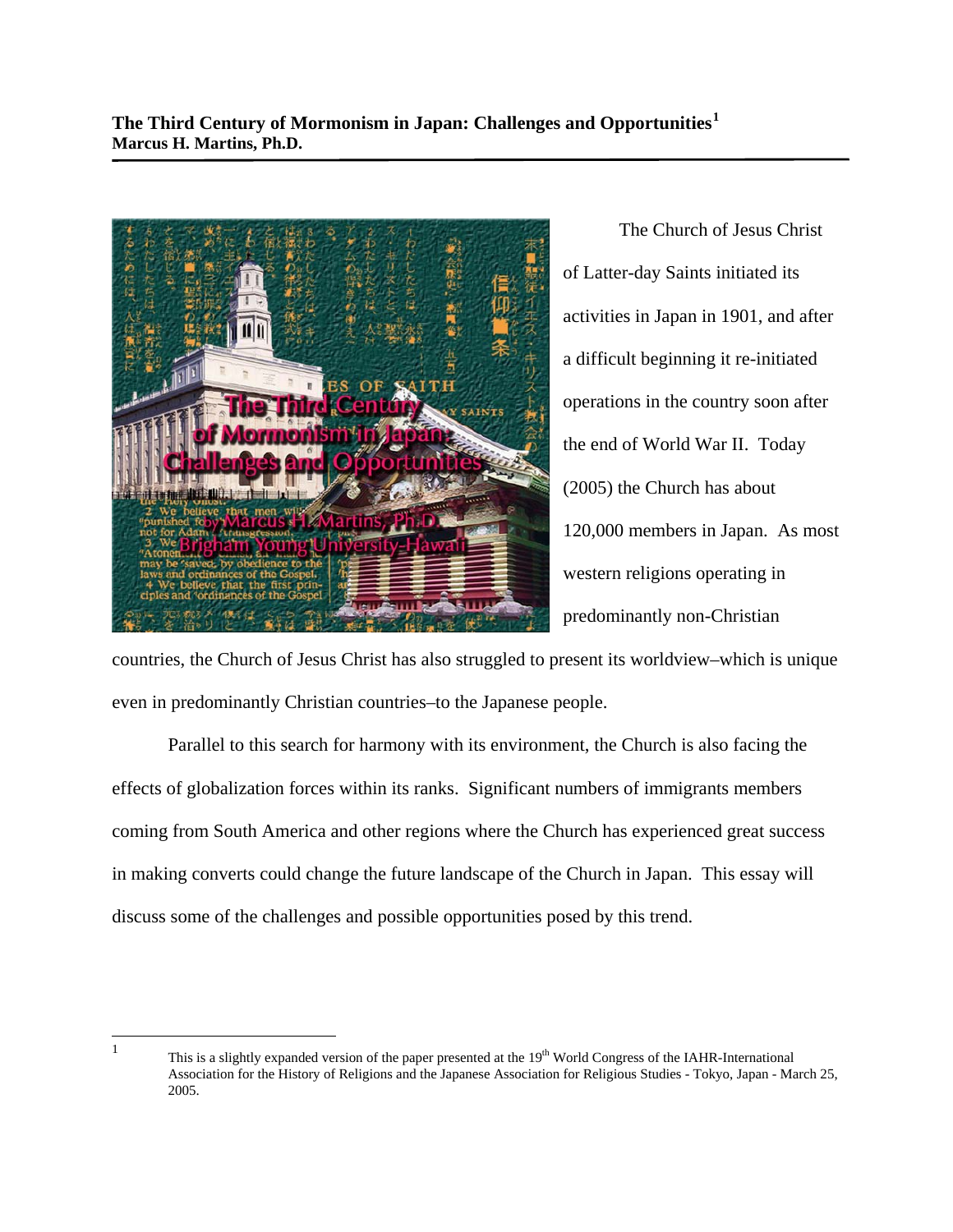#### **Recent Developments in The Church of Jesus Christ of Latter-day Saints**

The Church of Jesus Christ of Latter-day Saints<sup>[2](#page-1-0)</sup> has undergone many major changes in its policies and practices. Martin Marty (1986) once wrote that Mormons had evolved from being the equivalent of "social pariahs" in the late nineteenth century to almost perfect examples of the "American way of life" by the mid-twentieth century. Armand Mauss (1994) argued that this shift, or the church's assimilation into the larger American society's mainstream culture, came at the price of abandoning some of the original features of the religion, which brought a certain ambivalence in relation to some of the church's core philosophies.

 The abolition of polygamy in 1890, the extension of its priesthood to all male members regardless of race in 1978, and the adoption of a combined meeting schedule in 1979, are examples of such far-reaching changes. In the last years of the twentieth century the church underwent several other changes, perhaps not so visible to the general public but still significant enough to indicate the general direction of the Church in the early years of the twenty-first century.

 There are concrete indications of a major shift in rhetoric focus: (1) from kingdombuilding to citizenship and service; (2) from concealment and silence to openness to the media; (3) from attrition with other religions to acknowledgment of others' legitimacy and overt attempts to collaborate; (4) from unofficial political conservatism to an open defense of plurality. In this paper I wish to comment briefly on the first three of these changes.

## *A Focus on Building Citizenship*

Perhaps as a response to early persecution in the  $19<sup>th</sup>$  century and distrust from the

<span id="page-1-0"></span> $\frac{1}{2}$ 

Henceforth referred to as the "Church of Jesus Christ," the "LDS Church," or simply "the Church."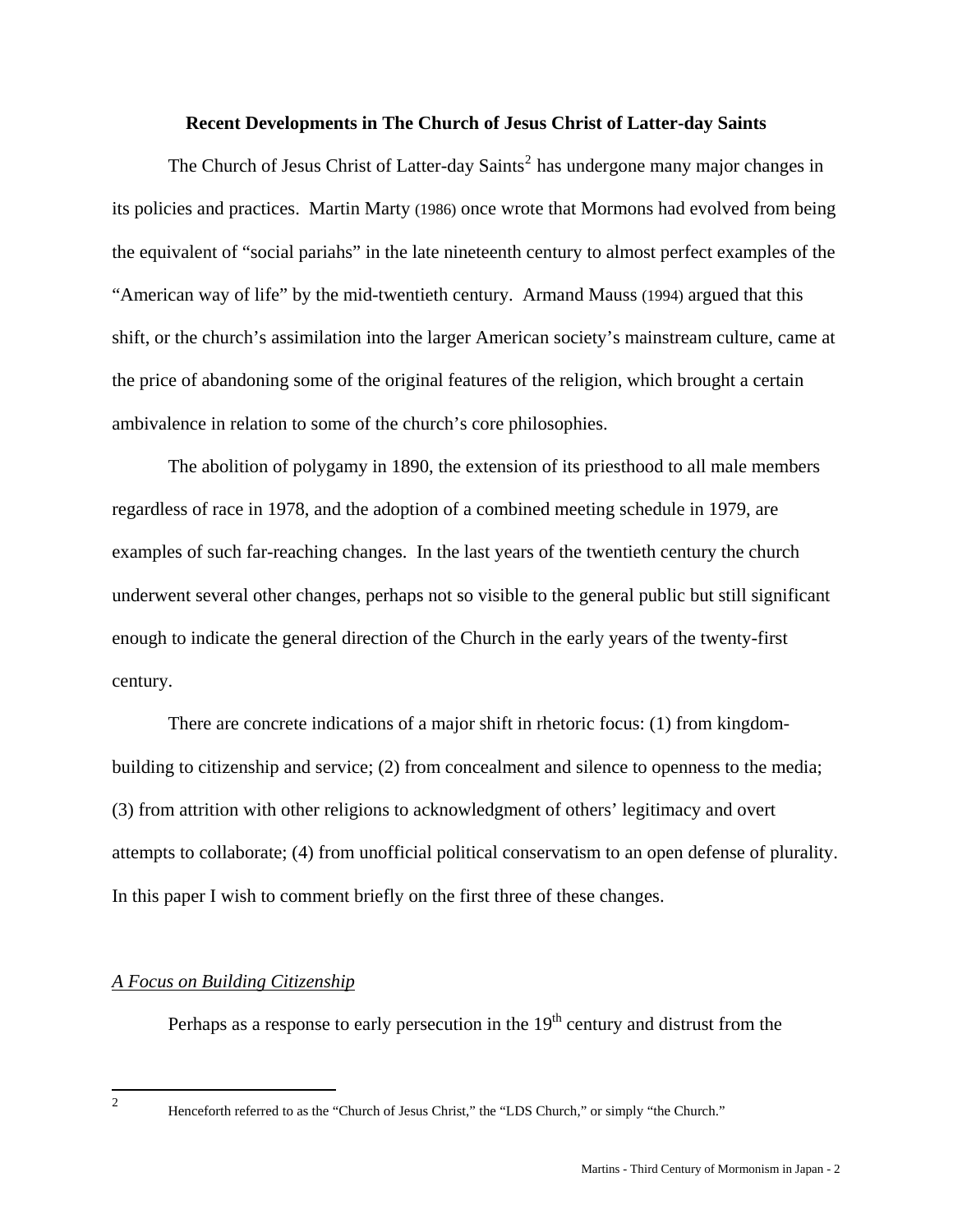American government in the beginning of the  $20<sup>th</sup>$  century, Mormonism had its religious focus shifted from founder Joseph Smith's visions and prophecies about a latter-day kingdom to the establishment of communities of good citizens in the western U.S. and elsewhere. Idealized and romanticized portrayals of Brigham Young replaced Joseph Smith as the embodiment of practical Mormonism. The handcart (which has been adopted as a symbol of the pioneer trek west) became the symbol of this expanding religion, replacing the Sacred Grove (the place where Smith commenced to receive his vision and prophecies in upstate New York). At that point the religion's tenets began to emphasize industry, cooperativism, farming, and mining became the most visible parts of the daily religion (Shipps, 1985). As Jan Shipps (1985) commented, establishing a new life in the West was more than just a departure of the United States into Mexico to attempt to establish the kingdom of God on the earth, or the sacred "Zion," but it was also a journey into a sacred time and space.

 But as a visible sign of a change in discourse, during the sesquicentennial celebration of the entrance of the first members of the Church in the Salt Lake Valley in 1847, there was a worldwide media event as re-enactments of the first Church pioneers' journey from Nebraska to the Great Salt Lake Valley took place in many parts of the United States and in countries as diverse as Guatemala and the Ukraine. Yet, the message sent via these re-enactments had none of the elements of the original pioneer trek across the plains in 1847–escape from the world, kingdom-building, etc. Instead, the message conveyed in those events was designed to stress the relevant role of the Church and its principles in building a largely-secular-but-still-religious nation.

 There seems to be an effort to bring the Church more into the mainstream of the societies in which it is found, and the emphasis seems to be to have Church members become "as-much-a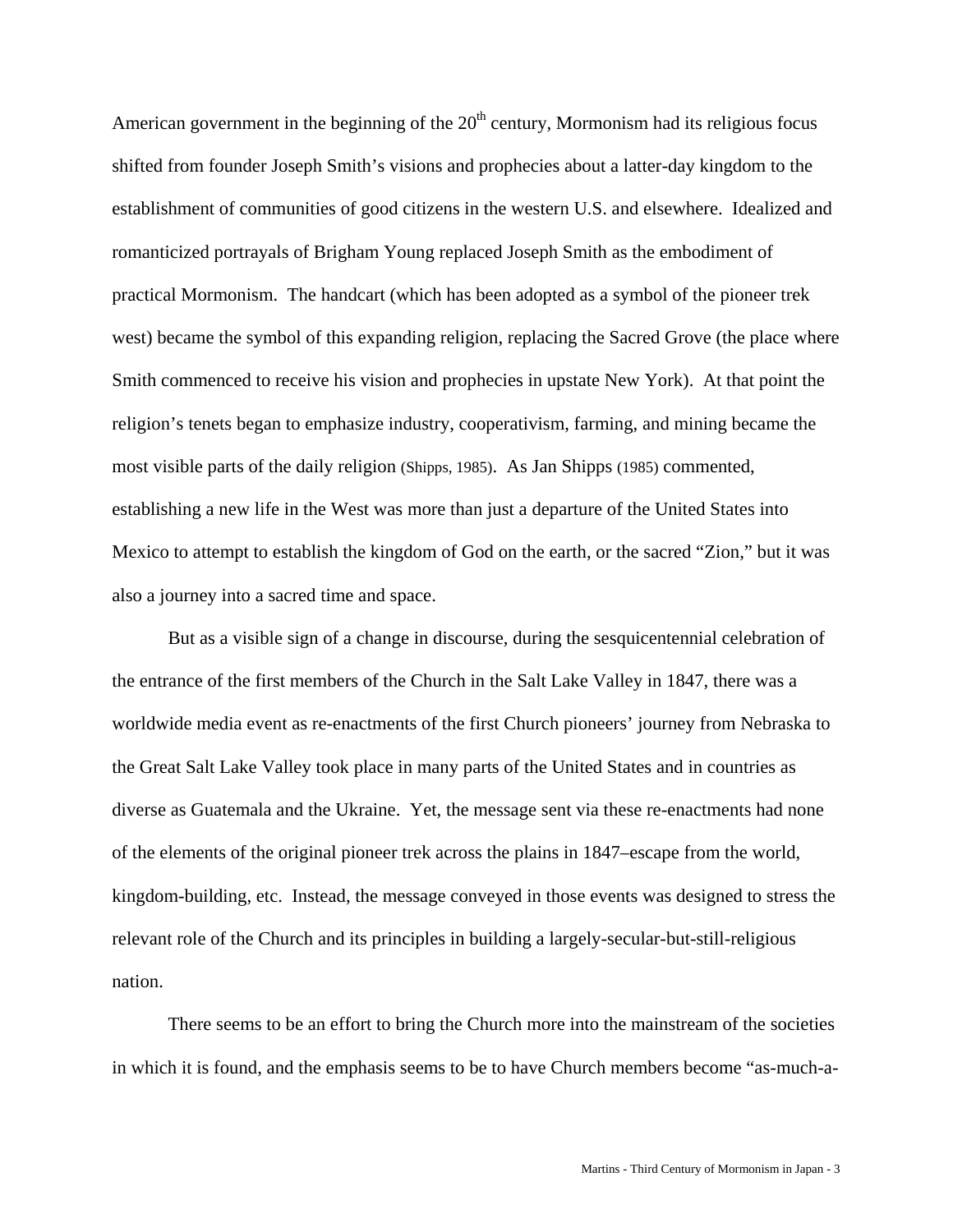good citizen-as-everybody-else." The new emphasis is not in kingdom building, but in citizenship. Any tensions with outside world are minimized or restricted to specific rituals performed in temples, which are closed to those outside of the faith. In daily affairs, normalcy is the keyword. The implication for church members in other nations is that they too are expected to become as good Mexicans or Germans or Japanese as those outside of the Church.

## *Unprecedented Openness*

 Throughout its history, the Church of Jesus Christ of Latter-day Saints has had an active relationship with the media in general, although for most of that time the tone of that relationship was rather adversarial. Articles about the Church written in the 19<sup>th</sup> century more often than not would stress the differences of Church doctrines–particularly polygamy–in relation to traditional religious denominations.

 In the latter part of the twentieth century there has been a shift in focus, and media coverage turned to a "friendlier" approach, emphasizing the Church's "normalcy" vis-à-vis the general population. Recent cover stories in TIME and NEWSWEEK attest to that. The public appearances by Church president Gordon B. Hinckley in programs such as "*60 Minutes*" and "*Larry King Live*" constitute an unprecedented pattern in the history of a Church in which presidents rarely spoke to the media so frequently. Here we find one of the most potent examples of change. According to PR officials whom I interviewed, this new habit of having the president of the Church exposed to the general media was not the result of a new strategy for media relations, but rather the result of President Gordon B. Hinckley's own decision to make himself available. But one wonders whether pressures from media outlets could bring future Church Presidents to make openness and visibility a norm.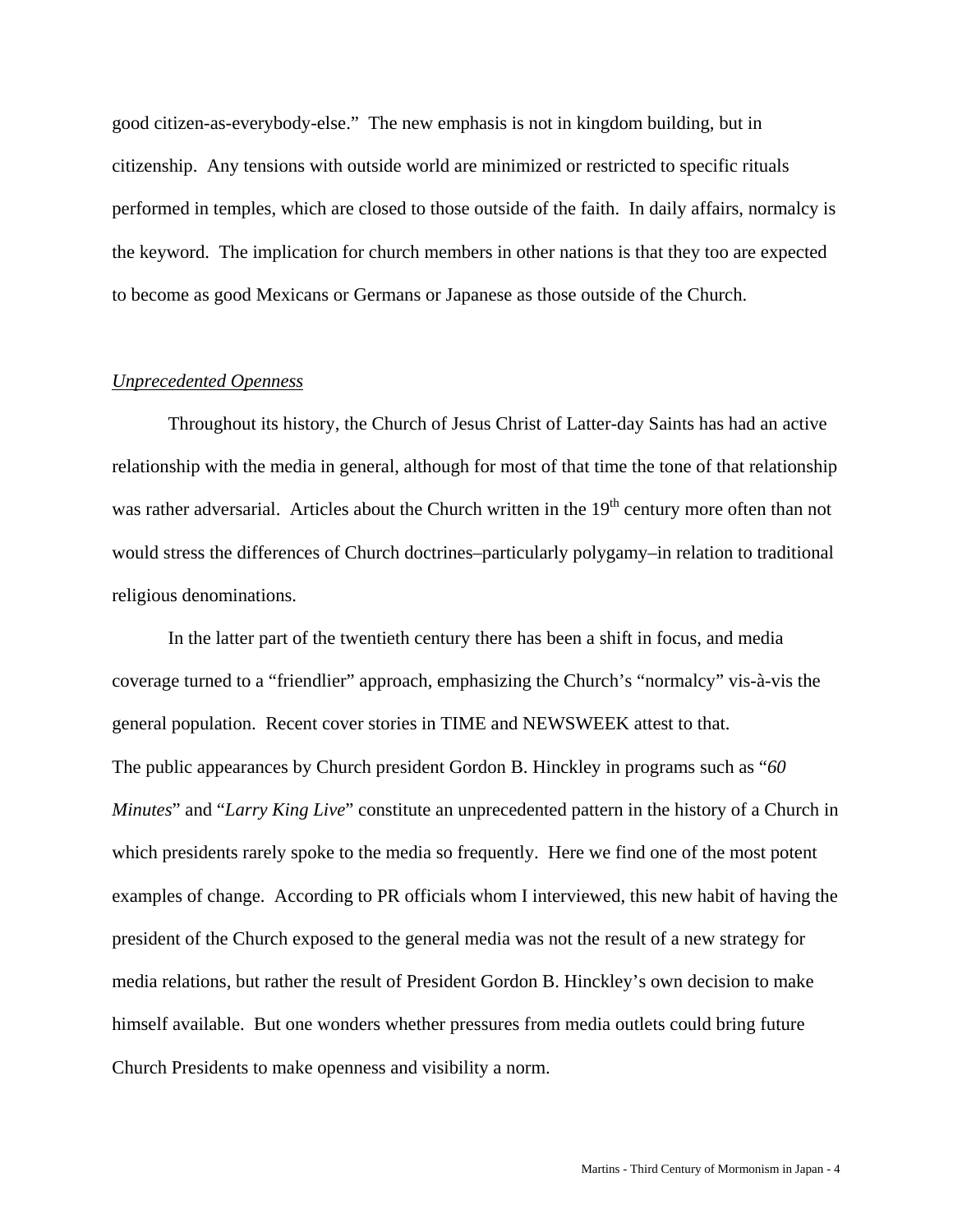The new Church logo–redesigned to make the name "Jesus Christ" more prominent– appears to be part of an effort to shape a new identity, more visibly Christian without abandoning those unique doctrines that are characteristic of Mormonism. Such uses of media also aim to neutralize the debate over the identity of the Church as a Christian denomination.

## *Embracing Plurality*

 In the early 90's literary critic Harold Bloom (1992) conjectured that the two denominations that would have great impact in American society would be the Southern Baptists and the Mormons. In the introduction to his theoretical model for the success of religious denominations, Rodney Stark (1987) defined success as "the degree to which a religious movement is able to dominate one or more societies." By domination he meant the ability "to influence behavior, culture, and public policy in a society." Yet, given the pluralistic nature of most national and regional religious landscapes around the world, Stark also acknowledges that complete "domination" by a single religion is only a hypothetical condition.

 The argument can be made that in the twenty-first century hardly anywhere in the world there will ever be a monopolistic exercise of influence in society by a single religious denomination. That becomes even clearer as we see representatives of different religious and philosophical ideologies sitting and building coalitions in national congresses, thus eliminating the possibility of dominance by a single group. In such a scenario, no religious denomination would ever fully reach Stark's hypothetical condition of success.

 Therefore, an improved definition of success is required at this point. And this definition would have to deal less with the issue of "domination" and more with "prosperity." Thus, we should view success as a continuous positive evaluation of the never-ending process of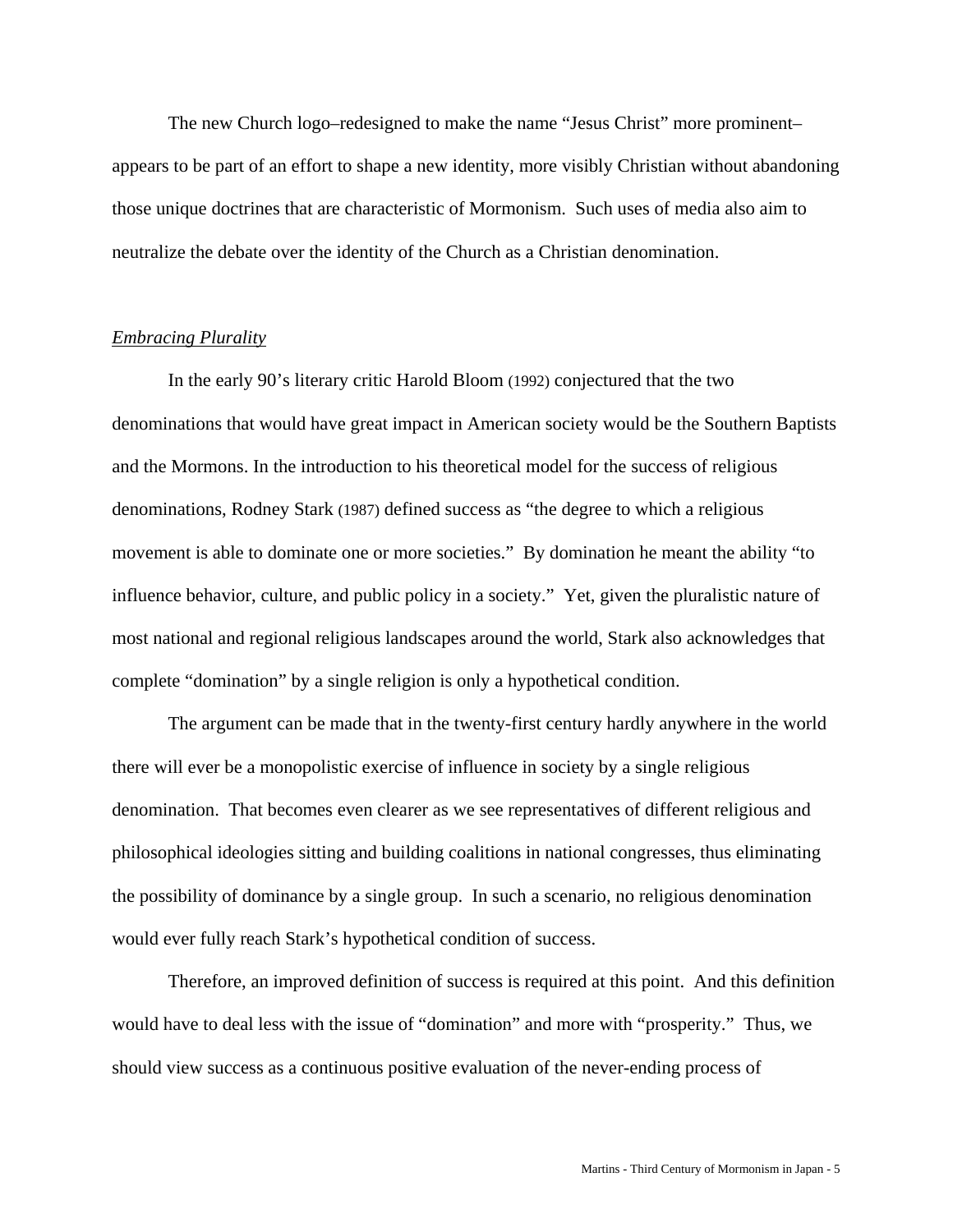expansion and refinement of a religious movement on both the organizational and individual levels.

 This alternative definition recognizes that numeric growth is not the sole measure of success, but rather that numbers would have to be combined with: (1) an administrative structure responsive to environment changes; (2) a membership dedicated to self-improvement in both spiritual and secular terms but without significant or widespread secularization; and (3) consistency in maintaining these ongoing endeavors over time. Notice that this redefinition suggests that success is not necessarily an idealized state of "dominance" to be reached, but rather the mere existence of a continuous process of improvement and of favorable prospects for the future of that process.

 This alternative definition for success also implies that Mormonism would not need to establish any adversarial stance vis-à-vis other religions in order to succeed. For much of its history, the Church maintained exclusivism–i.e. the claim of being the only true or legitimate religion in the eyes of God–as a central claim in its message to the world. However, since the end of the  $20<sup>th</sup>$  century we see numerous indications of an effort on the part of many Church leaders to de-emphasize the Church's claim to exclusivism. President Gordon B. Hinckley, for one, has many times suggested to Church members the need to accept others' claims to respect and legitimacy in plural secular societies. Rather than a doctrinal change, this appears to be a more subtle form of maintaining one's core beliefs without isolating itself from society. It's an implementation of the biblical injunction "give unto Caesar."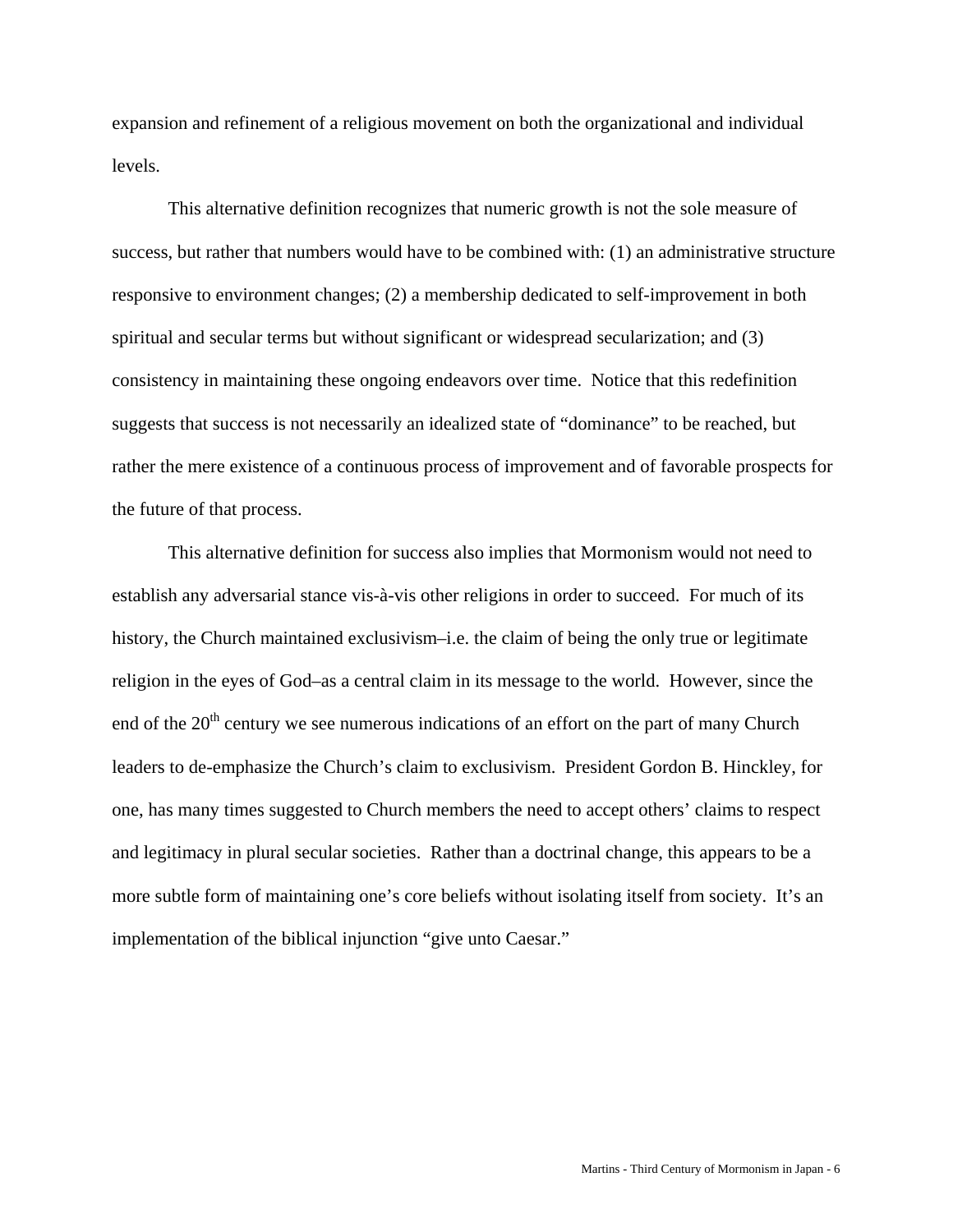# **Challenges and New Opportunities Posed by Immigration**

 Parallel to this search for harmony with its national and social environments, the Church is also facing the effect of globalization forces within its ranks. Large-scale immigration movements around the world are bringing both challenges and opportunities to the effort of building stable communities of Latter-day Saints.

 Perhaps one of the most important trends in Japan is the decline in birthrates and the ageing of the general population, which has sparked a great deal of discussion about immigration



in Japan. We find significant numbers of Brazilians, Peruvians, and Bolivians– descendants of thousands of Japanese citizens who immigrated

to South America in the early 1900's. The Brazilian government reports that by 2003 around 280,000 Brazilian citizens were living in Japan. Some of these immigrants are members of the Church of Jesus Christ or have become members while living in Japan, and at the end of 2004 the Church had four of its smaller congregations ("branches") in different parts of Japan catering exclusively to Brazilians. Yet another 12 Church congregations report significant numbers of Brazilians among their membership. Ten congregations also report significant numbers of Spanish speakers. Numbers of immigrants from all countries are not immediately available, but a number of Church congregations in Japan report the presence of members of other nationalities–including people coming from southeast Asia.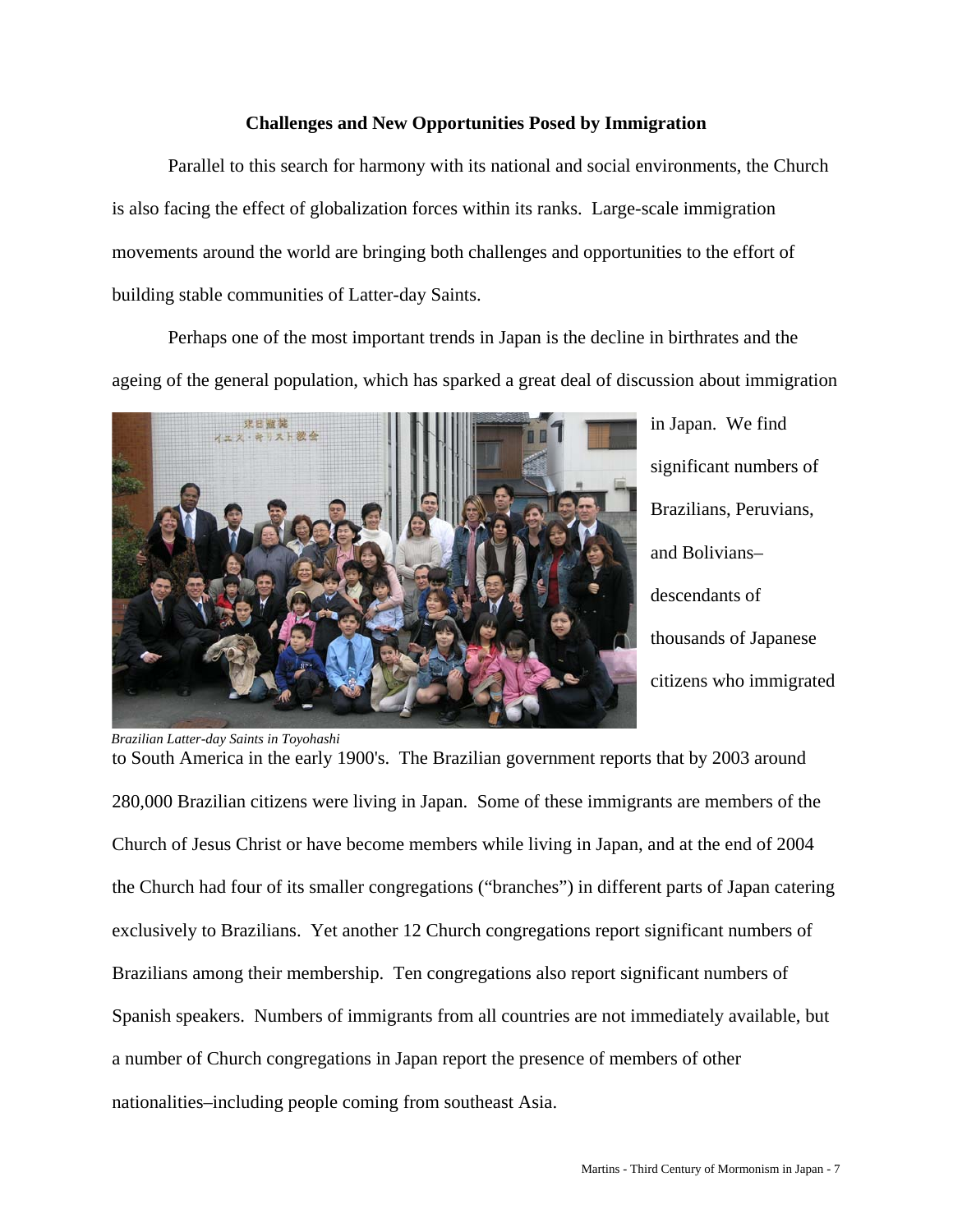The presence of significant numbers of immigrants in countries experiencing long-time strong and stable economies seems to be a characteristic of the international job market in the early  $20<sup>th</sup>$  century, and an important variable in social welfare in many nations. Considering the amount of money sent to the home countries annually, it seems that this trend should continue for a long while. The Inter-American Development Bank estimated that about 305,000 Latin American adults in Japan send money home on a regular basis, and that in 2005 these foreign workers in Japan were expected to send US\$ 2.2 billion to Brazil, US\$ 365 million to Peru, and US\$ 100 million to other countries in Latin America (Vasconcelos,  $2005^3$  $2005^3$ ).

 Since the 1970's Church leaders have fostered among the membership the idea of staying in one's country to help support the growth of the Church. The Church does not sponsor immigration and stresses among those young members who attend one of the Church's universities in the United States the importance of returning to their respective countries after graduation from college of graduate programs.

 However, historically this was not always the Church's emphasis. The establishment and strengthening of the Church of Jesus Christ in the United States in the early to mid-19th century required large numbers of immigrants. Due to its violent relationship with the larger American society in the 1840's and 1850's, it could be argued that the Church would have made only small numbers of converts among the American population. It was the effort to proselytize and encourage the immigration of converts primarily from the British Isles and Scandinavia that made Mormonism viable in the U.S. in the 1850's.

 Likewise, in years to come the presence of large numbers of immigrants coming from countries where the Church has experienced success could be seen as an opportunity to increase

<span id="page-7-0"></span> $\frac{1}{3}$ 

This estimate was published in April 2005, soon after the original presentation of this paper.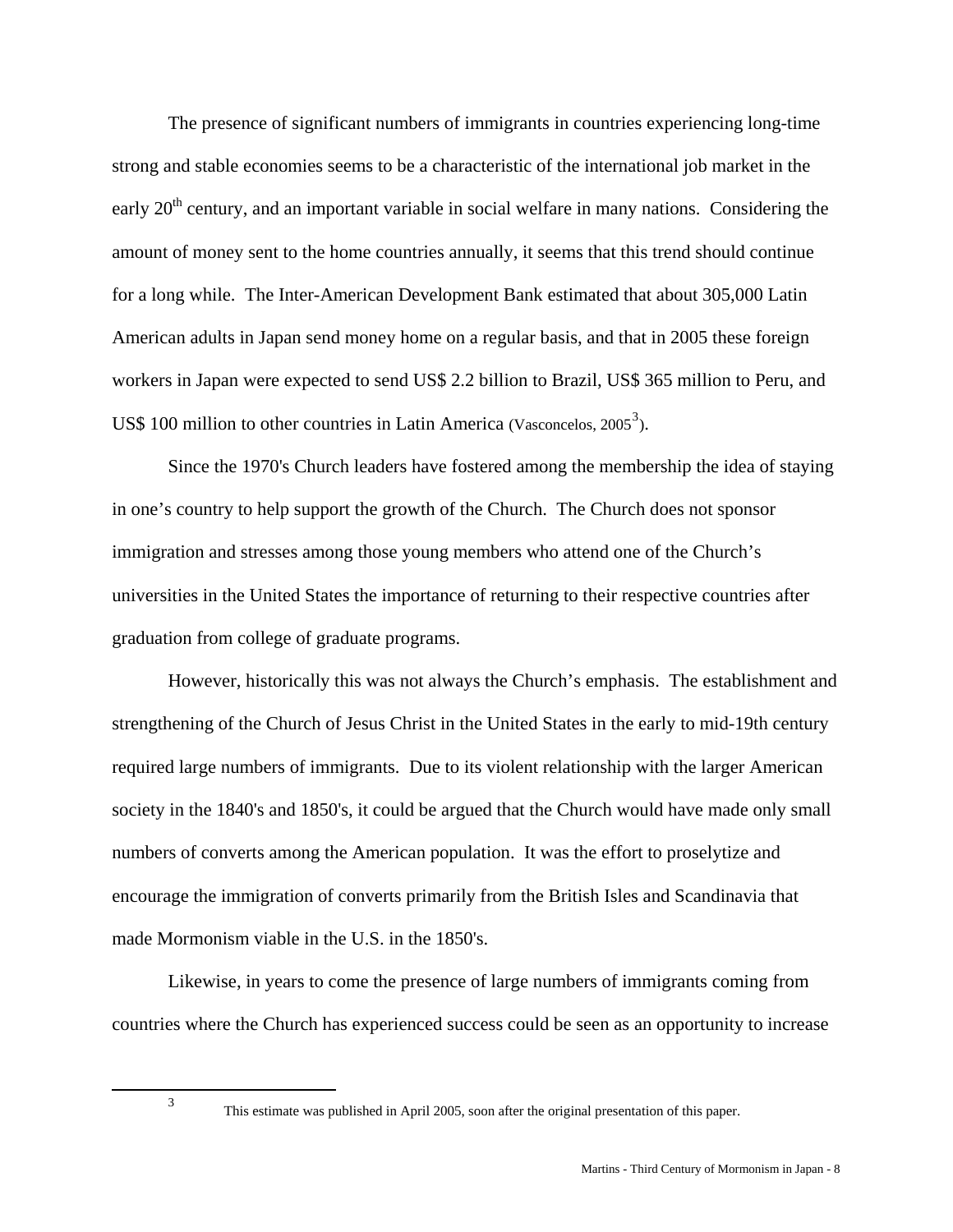and later strengthen the Church's base in Japan. As it is usually the case, at first immigrants have to face adverse circumstances in social, cultural, and financial dimensions. But as time goes by these groups tend to slowly assimilate and the second generation often makes progress in becoming fully assimilated.

 Anecdotal evidence coming from interviews with a number of Brazilians living in Japan shows that there seems to be a growing number of people who after working for several years in Japan discover that they can no longer re-adapt to life in the home country and these families decide to settle in Japan for good (Tezuka, 2005). The Inter-American Development Bank estimates that 54% of the Latin American adults in Japan have lived there for more than 5 years, and another 25% for more than 10 years (Vasconcelos, 2005). If such trend continues, one can but wonder what the effect might be in the future of the Church in Japan.

One could envision the Church's missionary effort being more focused on immigrant populations from South America and other areas where the Church has experience success. This missionary effort could be supplemented by a  $21<sup>st</sup>$  century version of the  $19<sup>th</sup>$  century's Perpetual Immigration Fund. But this time instead of encouraging and financing immigration, the new program could focus on providing much needed "humanitarian services": social networks facilitated by missionary couples, free language training, and employment assistance. Missionaries all over Japan try to find new prospective converts via teaching English to native Japanese. Perhaps they could also teach Japanese to Brazilian, Peruvian, Bolivian, and Filipino immigrants. With the support from the Church's universities members could also learn entrepreneurship to encourage the formation of new businesses which create jobs that hopefully would not impose work on Sundays.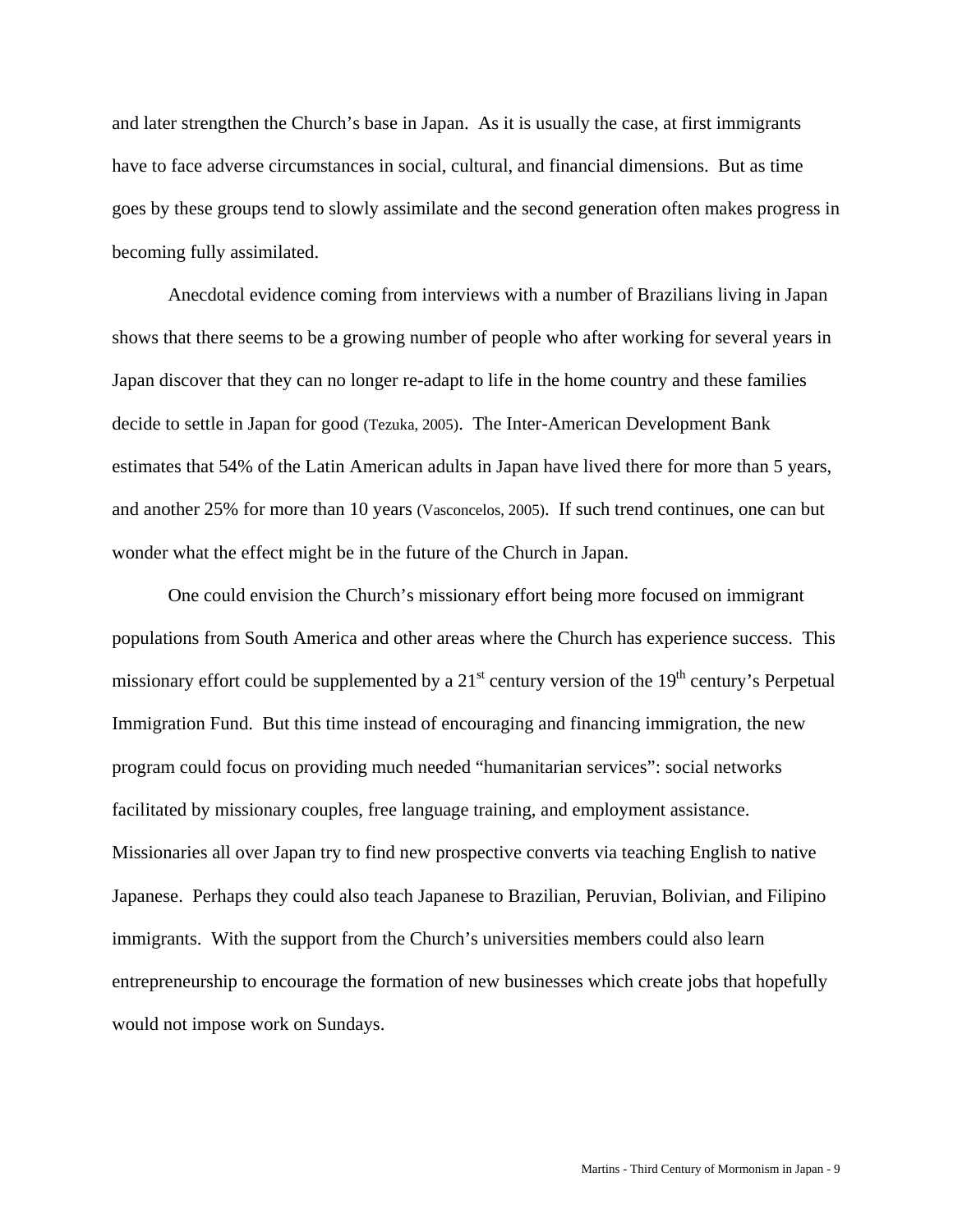#### **Refocusing the Church's Message in Japan**

 In the mid-1970's the Church's presence in Brazil led to a rethinking and subsequent reorientation of race relations within Mormonism, which reorientation may have facilitated the extension of priesthood privileges to men of Black African descent. Likewise, the Church's presence in countries like Japan may also lead to a rethinking of the role of culture in the future growth of Mormonism in the  $21<sup>st</sup>$  century.

 One could argue that the despite its many years in Japan the Church still has not gained as strong a foothold in the country as some might expect. Many have pointed out cultural barriers as one of the main challenges to the Church's growth in Japan (Numano, 1996; Britsch, forthcoming)

 So far, in their general messages and speeches Church authorities have attempted to deemphasize the role and influence of local cultural traits in daily religious life. Yet observations show that cultural traits can be seen more like the outer skin of one's character, and not a cloak that can be easily set aside at will. One may acknowledge and treat the skin, beautify it with cosmetics, alter its features with plastic surgery, but one cannot discard the skin.

 All around one can find indications that centuries ago Japan assimilated and reinterpreted many elements of Chinese culture and religion to educate and inspire its population. Similarly, one might argue that the challenge of taking a Christian church's message to the Japanese people might be more easily accomplished through a "repackaging" of the message in ways similar to those used by ancient Japanese religious leaders.

 For example, one might consider that ancient Japanese religions aspired to give people a transcendental experience along the lines of the sacred realm explained by Rudolf Otto (1918). Instead of having young Mormon missionaries trying to proselytize among Japanese using approaches based on Western concerns–the breakup of the family being a chief concern–perhaps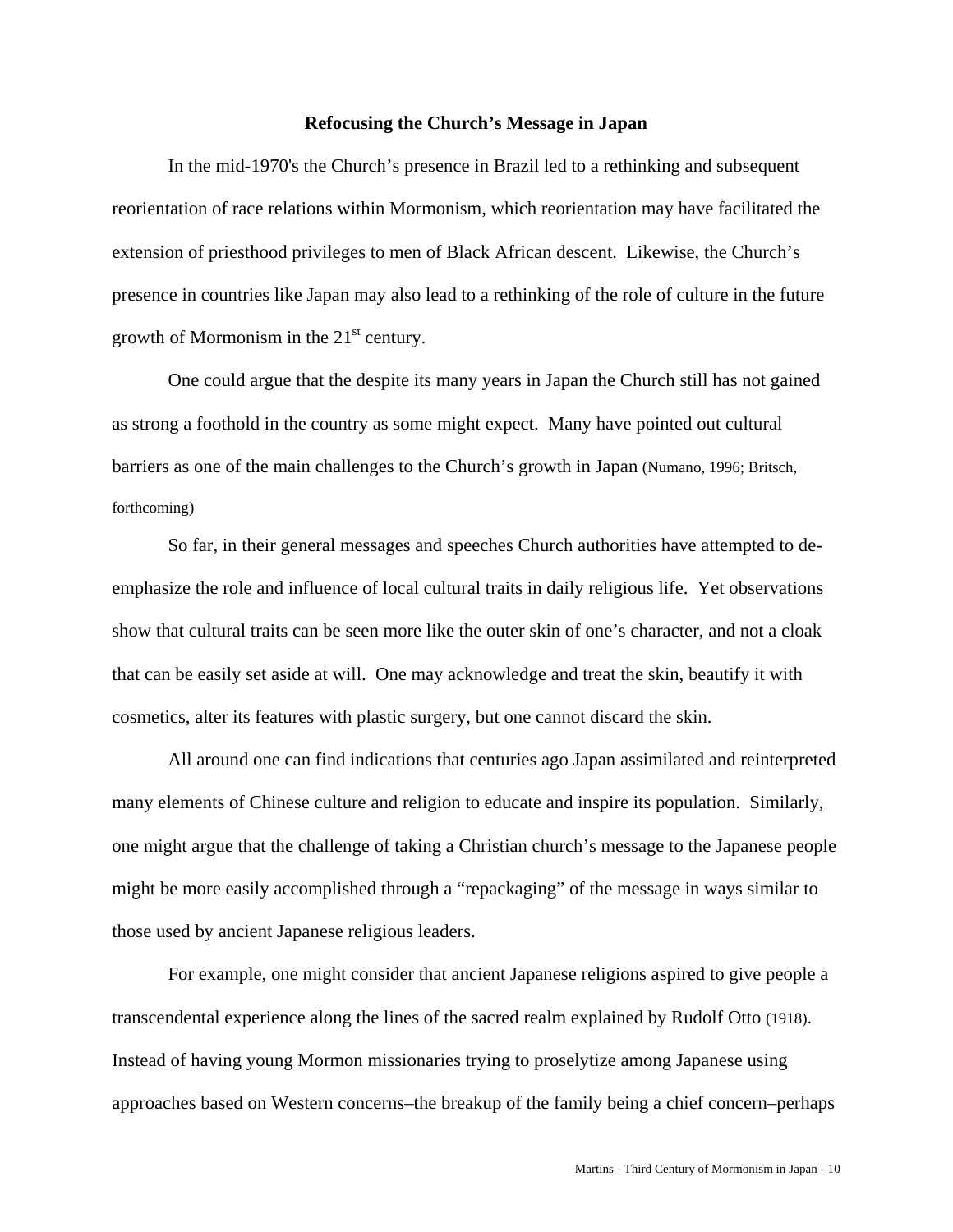a new approach could be developed based on portraying Mormonism as the fulfillment of the aspirations of a number of ancient Japanese religious philosophers. That approach would necessitate a deeper understanding of the history and philosophy found in Shinto and Japanese Buddhism, as well as an analysis of the connections between those religious worldviews and the doctrines found in Mormonism<sup>[4](#page-10-0)</sup>.

# **The Possible Role of Japan in 21st Century Mormonism**

 Keeping in mind the current perspectives and expectations for growth in Asia, it is clear that until the political and economic situation in many Asian countries stabilize, the Church will need some "center of strength" in the region that enjoys sufficient independence or selfdetermination.

While the People's Republic of China promises to become a great missionary field in the  $21<sup>st</sup>$  century, the reality of the political impediments to full exercise of religion–including free and unencumbered proselytizing activities–makes this prospect only an faint expectation for the future. Right now, Hong Kong might not completely fulfill the role of a center of strength until its relationship with Beijing under the "one country two systems" philosophy becomes clear. Taiwan also cannot be the Church's center of strength because of its unresolved status with the People's Republic of China. Likewise, South Korea may still await a resolution for its uneasy relationship with North Korea. In the end, Japan is the only major political and economic power in the region that can potentially become the "anchor" for Mormonism in Asia.

<span id="page-10-0"></span> $\frac{1}{4}$ 

I have been informed that a series of articles on the subject, titled "Nihonminzokuwa Heburaino Seitounari" was published in the official Church magazine in Japanese in 1961 (Seitonomichi, August thru December 1961). I am not versed in Japanese, and so I have not yet evaluated these articles.